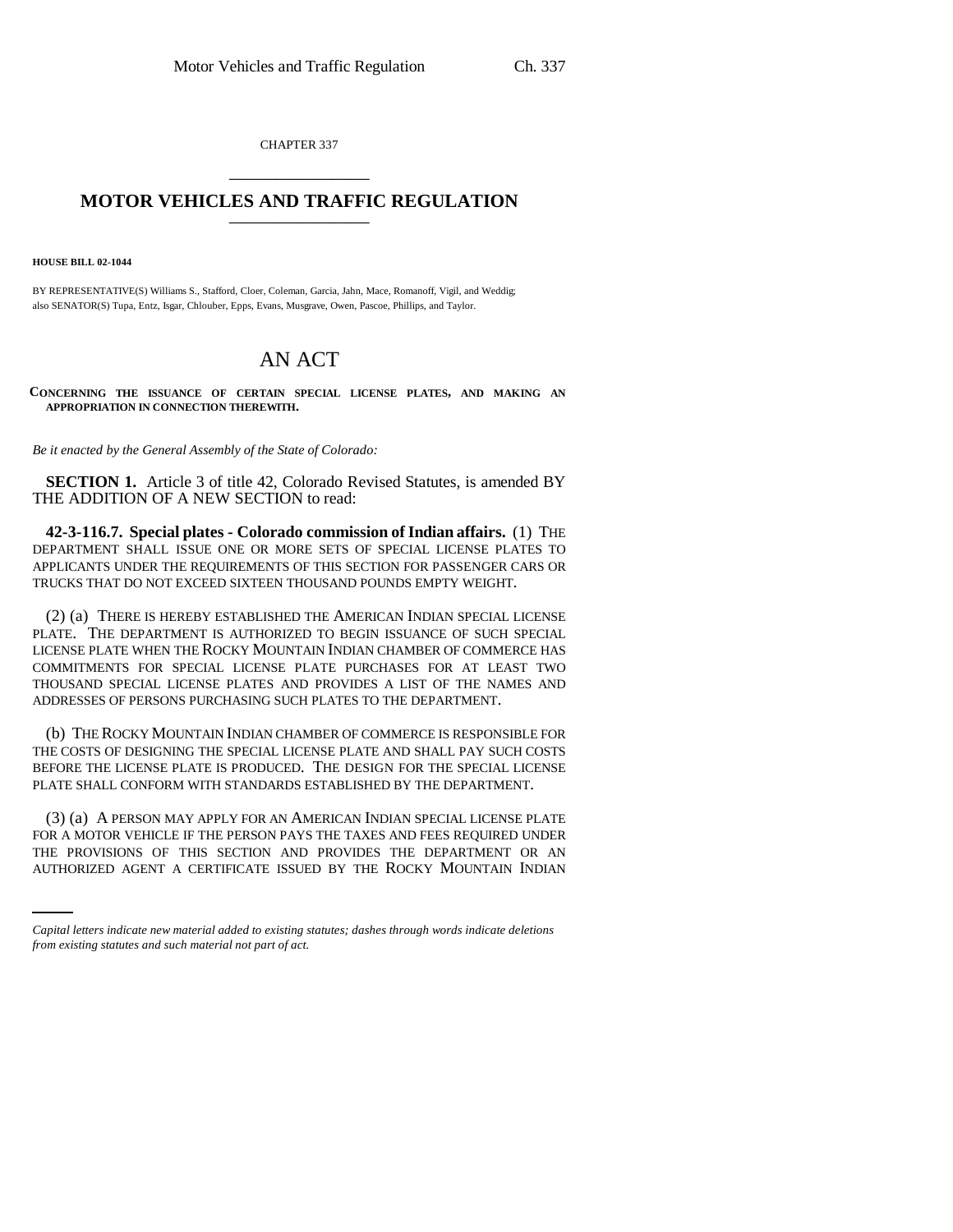CHAMBER OF COMMERCE CONFIRMING THAT SUCH PERSON MEETS THE QUALIFICATIONS FOR THE LICENSE PLATE ESTABLISHED PURSUANT TO THIS SUBSECTION (3).

(b) THE COLORADO COMMISSION OF INDIAN AFFAIRS SHALL ESTABLISH A SPECIFIC LEVEL OF CONTRIBUTION TO A SCHOLARSHIP FUND THAT QUALIFIES A PERSON TO OBTAIN SPECIAL LICENSE PLATES UNDER THE PROVISIONS OF THIS SECTION AND SHALL SET APPROPRIATE QUALIFICATIONS IN ORDER FOR AN APPLICANT TO RECEIVE A SCHOLARSHIP. THE SCHOLARSHIP FUND SHALL BE ADMINISTERED BY A NONPROFIT ORGANIZATION, ASSOCIATION, OR CORPORATION SELECTED AND SUPERVISED BY THE COLORADO COMMISSION OF INDIAN AFFAIRS. SUCH SCHOLARSHIP SHALL NOT BE AWARDED TO AN APPLICANT UNLESS THE APPLICANT CAN DEMONSTRATE THAT HE OR SHE IS A COLORADO RESIDENT AND SUCH SCHOLARSHIP WILL BE USED TO ATTEND AN INSTITUTION OF HIGHER EDUCATION WITHIN COLORADO. SUCH NONPROFIT ORGANIZATION SHALL ISSUE A REPORT TO THE COLORADO COMMISSION OF INDIAN AFFAIRS ACCOUNTING FOR REVENUES AND EXPENDITURES AT LEAST EVERY OTHER YEAR.

(4) VEHICLES REGISTERED UNDER THIS SECTION SHALL BE SUBJECT TO ALL OTHER PROVISIONS OF THIS ARTICLE.

(5) THE AMOUNT OF THE TAXES AND FEES FOR SPECIAL LICENSE PLATES UNDER THIS SECTION IS THE SAME AS THE AMOUNT OF THE TAXES AND FEES SPECIFIED FOR REGULAR MOTOR VEHICLE LICENSE PLATES; EXCEPT THAT THE DEPARTMENT SHALL COLLECT A ONE-TIME FEE OF TWENTY-FIVE DOLLARS FOR EACH MOTOR VEHICLE FOR ISSUANCE OR REPLACEMENT OF SUCH LICENSE PLATES. THE DEPARTMENT SHALL TRANSMIT THE ADDITIONAL ONE-TIME FEE TO THE STATE TREASURER, WHO SHALL CREDIT THE SAME TO THE HIGHWAY USERS TAX FUND, CREATED IN SECTION 43-4-201, C.R.S.

(6) ANY RENEWAL OF A SPECIAL LICENSE PLATE ISSUED UNDER THIS SECTION SHALL BE HANDLED IN THE SAME MANNER AS OTHER LICENSE PLATES UNDER THE PROVISIONS OF SECTION 42-3-112 OR, FOR PERSONALIZED PLATES, UNDER THE PROVISIONS OF SECTION 42-3-114.

**SECTION 2.** 42-3-115.5 (1) (a), Colorado Revised Statutes, is amended, and the said 42-3-115.5 is further amended BY THE ADDITION OF A NEW SUBSECTION, to read:

**42-3-115.5. Special plates - military veterans - rules.** (1) (a) The department is directed to issue one or more sets of special license plates to the following persons who own a truck that does not exceed twelve thousand pounds empty weight, a passenger car, a motorcycle, or a noncommercial or recreational vehicle:

(I) A recipient of the purple heart;

(II) A former prisoner of war;

(III) An honorably discharged or retired veteran of the armed forces of the United States;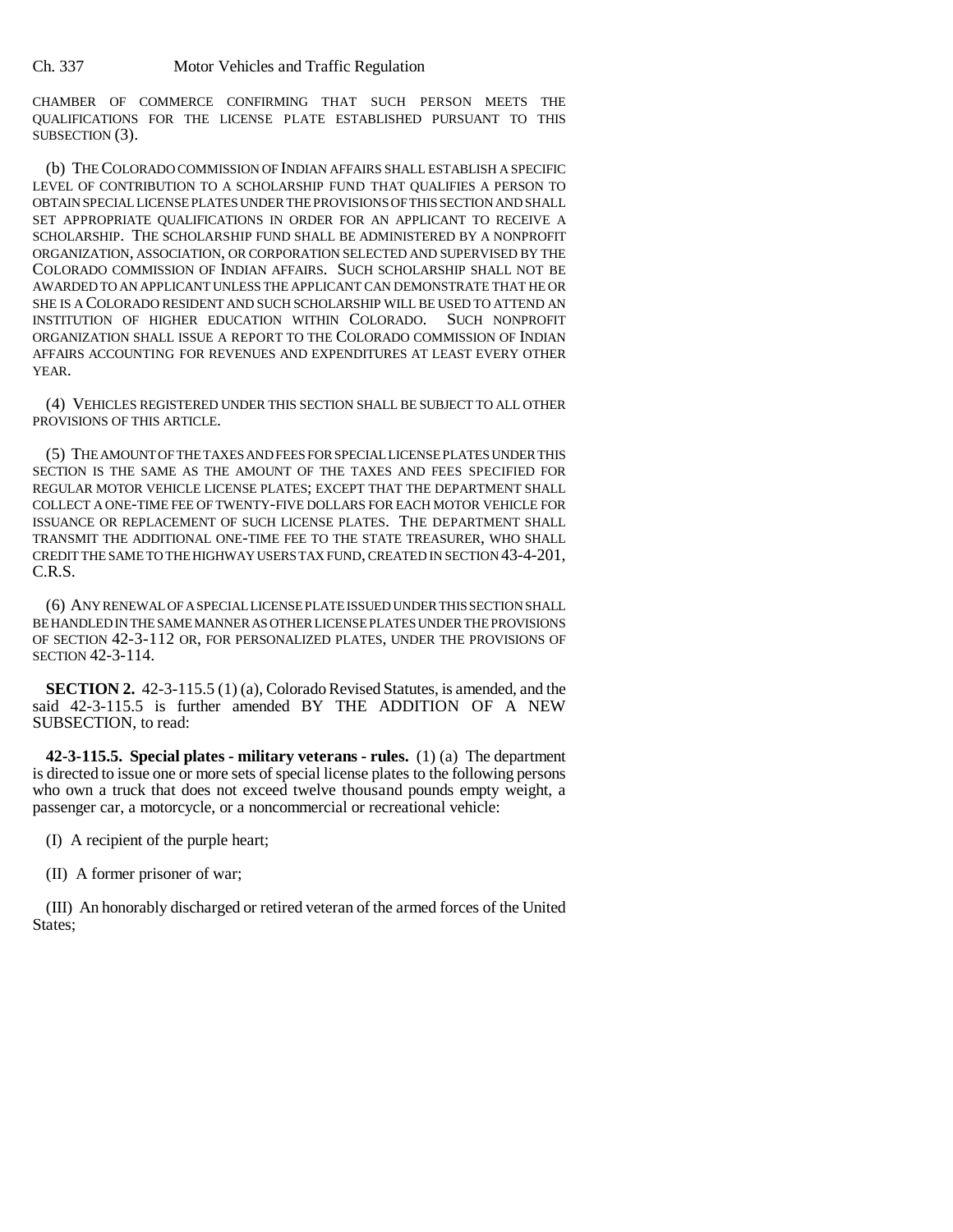(IV) A disabled veteran of the armed forces of the United States;

(V) A survivor of the attack on Pearl Harbor;

(VI) A recipient of the medal of honor;  $\sigma$ 

(VII) An honorably discharged, retired, reserve, or active member of the United States Marine Corps; OR

(VIII) A VETERAN OF THE KOREAN WAR.

(9) **Veteran of the Korean war.** (a) THE VETERAN OF THE KOREAN WAR SPECIAL LICENSE PLATE SHALL BE DESIGNED TO INDICATE THAT THE OWNER OF THE MOTOR VEHICLE TO WHICH SUCH LICENSE PLATE IS ATTACHED IS A VETERAN OF THE KOREAN WAR.

(b) ANY NATURAL PERSON MAY USE A VETERAN OF THE KOREAN WAR SPECIAL LICENSE PLATE IF SUCH PERSON WAS A MEMBER OF THE UNITED STATES ARMED FORCES BETWEEN JUNE 25, 1950, AND JULY 27, 1953.

**SECTION 3.** Article 3 of title 42, Colorado Revised Statutes, is amended BY THE ADDITION OF A NEW SECTION to read:

**42-3-117.5. Special plates - qualifications for issuance of special license plates.** (1) THE FOLLOWING PLATES CREATED BY RULE BY THE DEPARTMENT SHALL BE SUBJECT TO THE REQUIREMENT SO SPECIFIED:

(a) THE DEPARTMENT OR AN AUTHORIZED AGENT SHALL NOT ISSUE A DENVER FIREFIGHTERS' SPECIAL LICENSE PLATE TO AN APPLICANT UNTIL SUCH APPLICANT HAS PROVIDED TO THE DEPARTMENT OR AN AUTHORIZED AGENT SUFFICIENT EVIDENCE TO DEMONSTRATE THAT THE APPLICANT IS AN ACTIVE OR RETIRED DENVER FIREFIGHTER.

(b) THE DEPARTMENT OR AN AUTHORIZED AGENT SHALL NOT ISSUE A RAPTOR EDUCATION FOUNDATION SPECIAL LICENSE PLATE TO AN APPLICANT UNTIL SUCH APPLICANT HAS PROVIDED TO THE DEPARTMENT OR AN AUTHORIZED AGENT SUFFICIENT EVIDENCE TO DEMONSTRATE THAT THE APPLICANT IS A MEMBER IN GOOD STANDING OF THE RAPTOR EDUCATION FOUNDATION AND QUALIFIED BY SUCH FOUNDATION TO RECEIVE A SPECIAL LICENSE PLATE.

(c) THE DEPARTMENT OR AN AUTHORIZED AGENT SHALL NOT ISSUE A ROTARY CLUB SPECIAL LICENSE PLATE TO AN APPLICANT UNTIL SUCH APPLICANT HAS PROVIDED TO THE DEPARTMENT OR AN AUTHORIZED AGENT SUFFICIENT EVIDENCE TO DEMONSTRATE THAT THE APPLICANT IS A MEMBER OF THE ROTARY CLUB.

(d) THE DEPARTMENT OR AN AUTHORIZED AGENT SHALL NOT ISSUE A VIETNAM VETERAN SPECIAL LICENSE PLATE TO AN APPLICANT UNTIL SUCH APPLICANT HAS PROVIDED TO THE DEPARTMENT OR AN AUTHORIZED AGENT A DD214 FORM ISSUED BY THE UNITED STATES GOVERNMENT OR OTHER EVIDENCE SUFFICIENT TO DEMONSTRATE THAT THE APPLICANT IS A VETERAN OF THE ARMED SERVICES WHO SERVED DURING THE VIETNAM ENGAGEMENT.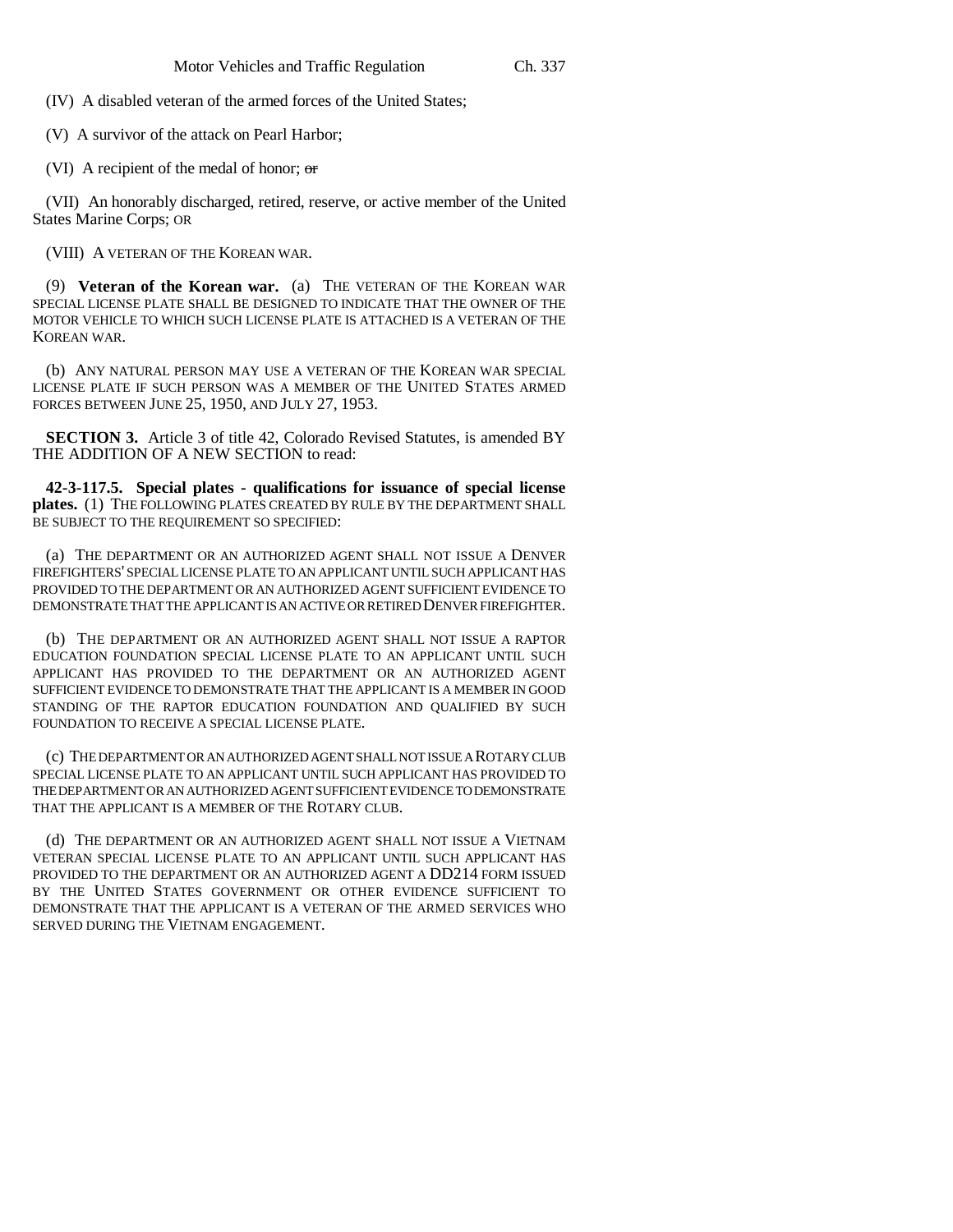## Ch. 337 Motor Vehicles and Traffic Regulation

(e) THE DEPARTMENT OR AN AUTHORIZED AGENT SHALL NOT ISSUE A UNITED STATES ARMY SPECIAL LICENSE PLATE TO AN APPLICANT UNTIL SUCH APPLICANT HAS PROVIDED TO THE DEPARTMENT OR AN AUTHORIZED AGENT A DD214 FORM ISSUED BY THE UNITED STATES GOVERNMENT OR AN HONORABLE DISCHARGE FROM THE UNITED STATES ARMY, OR SUFFICIENT EVIDENCE TO DEMONSTRATE THAT THE APPLICANT IS AN ACTIVE, RESERVE, OR RETIRED MEMBER OF THE UNITED STATES ARMY.

(f) THE DEPARTMENT OR AN AUTHORIZED AGENT SHALL NOT ISSUE AN ELKS SPECIAL LICENSE PLATE TO AN APPLICANT UNTIL SUCH APPLICANT HAS PROVIDED SUFFICIENT EVIDENCE TO DEMONSTRATE THAT THE APPLICANT IS A MEMBER OF THE BENEVOLENT AND PROTECTIVE ORDER OF ELKS.

**SECTION 4.** 42-3-115.7 (1), Colorado Revised Statures, is amended to read:

**42-3-115.7. Special plates - alumni associations.** (1) The department shall issue one or more sets of special alumni license plates to applicants under the requirements of this section for passenger cars or trucks that do not exceed sixteen thousand pounds empty weight. FOR THE PURPOSES OF THIS SECTION, RECREATIONAL VEHICLES THAT DO NOT EXCEED SIXTEEN THOUSAND POUNDS EMPTY WEIGHT SHALL BE CLASSIFIED AS PASSENGER CARS.

**SECTION 5.** Article 3 of title 42, Colorado Revised Statutes, is amended BY THE ADDITION OF A NEW SECTION to read:

**42-3-122.5. Special plates - fees - special license plate account - creation.** (1) THE ONE-TIME FEES COLLECTED PURSUANT TO SECTIONS 42-3-115.5 AND 42-3-116.7 FOR THE ISSUANCE OF A LICENSE PLATE PURSUANT TO SECTIONS 42-3-115.5 (9) AND 42-3-116.7 SHALL BE TRANSMITTED TO THE STATE TREASURER, WHO SHALL CREDIT THE SAME TO THE SPECIAL LICENSE PLATE ACCOUNT IN THE HIGHWAY USERS TAX FUND, WHICH ACCOUNT IS HEREBY CREATED. MONEYS IN THE ACCOUNT SHALL BE APPROPRIATED BY THE GENERAL ASSEMBLY FOR THE DIRECT AND INDIRECT COSTS INCURRED BY THE DEPARTMENT OF REVENUE IN THE ADMINISTRATION OF SECTIONS 42-3-115.5(9) AND 42-3-116.7. AT THE END OF EACH FISCAL YEAR, ANY UNEXPENDED AND UNENCUMBERED MONEYS REMAINING IN THE ACCOUNT SHALL REVERT BACK TO THE HIGHWAY USERS TAX FUND.

(2) THE EXECUTIVE DIRECTOR OF THE DEPARTMENT SHALL MAKE AN ANNUAL REPORT BY MARCH 1 OF EACH YEAR TO THE GENERAL ASSEMBLY. SUCH REPORT SHALL BE OPEN FOR PUBLIC INSPECTION AND SHALL INCLUDE:

- (a) A SUMMARY OF THE DEPARTMENT'S ACTIVITIES FOR THE PREVIOUS YEAR;
- (b) A STATEMENT OF PLATE REVENUES;
- (c) INFORMATION REGARDING SPECIAL PLATE PURCHASES;
- (d) EXPENSES OF THE DEPARTMENT;
- (e) ALLOCATION OF REMAINING REVENUES; AND